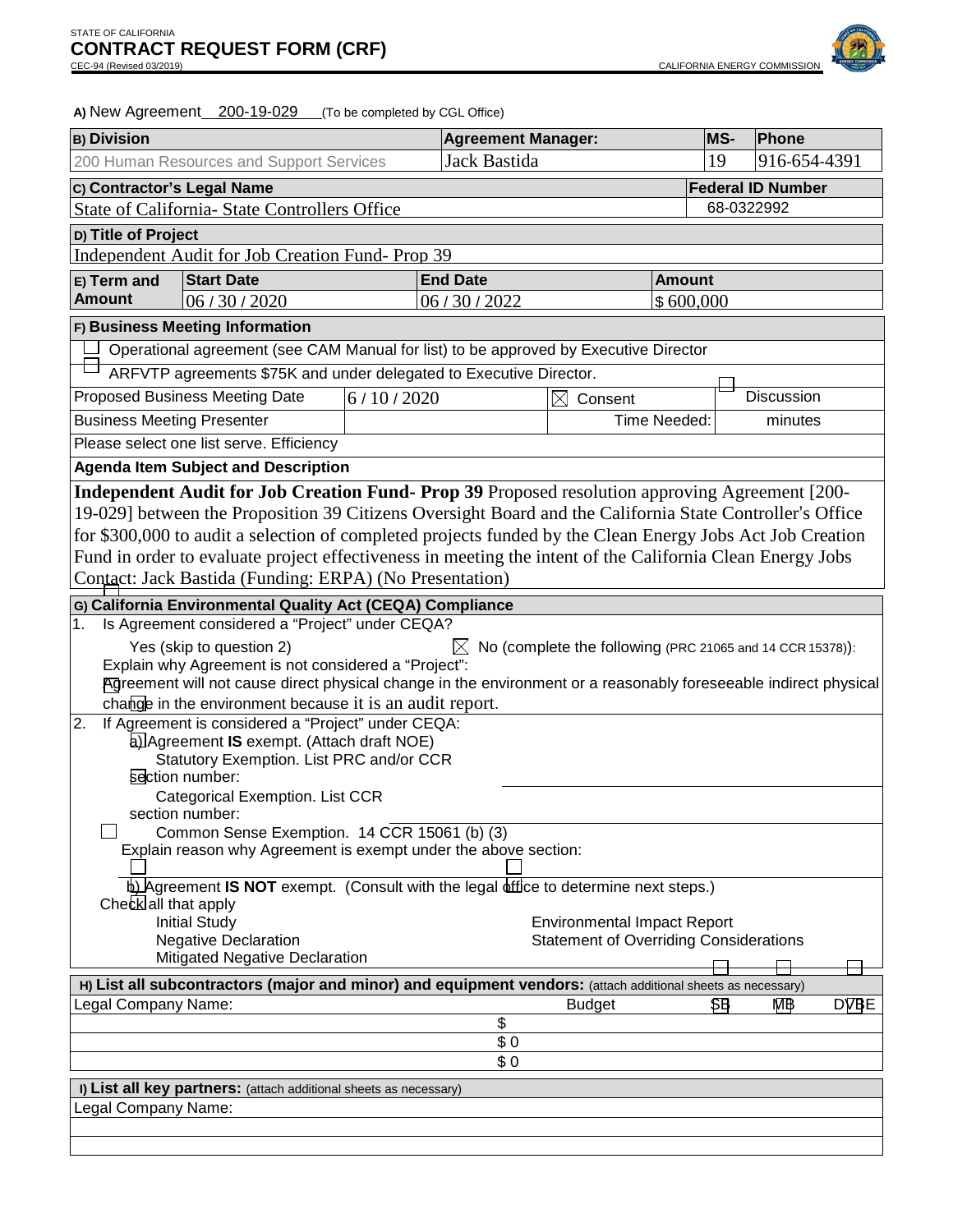

| J) Budget Information                                                               |                                          |                                                                                             |                                                          |                  |                                                                                                                                              |  |  |
|-------------------------------------------------------------------------------------|------------------------------------------|---------------------------------------------------------------------------------------------|----------------------------------------------------------|------------------|----------------------------------------------------------------------------------------------------------------------------------------------|--|--|
|                                                                                     |                                          | <b>Funding Year of</b>                                                                      |                                                          |                  |                                                                                                                                              |  |  |
| <b>Funding Source</b><br>State - ERPA                                               |                                          | Appropriation                                                                               | <b>Budget List No.</b>                                   |                  | Amount                                                                                                                                       |  |  |
| State - ERPA                                                                        |                                          | 2019/20                                                                                     | 400.029B                                                 |                  | \$300,000                                                                                                                                    |  |  |
| <b>Funding Source</b>                                                               |                                          | 2020/21                                                                                     | 400.029B                                                 |                  | \$300,000                                                                                                                                    |  |  |
| <b>Funding Source</b>                                                               |                                          |                                                                                             |                                                          |                  | \$                                                                                                                                           |  |  |
| Funding Source                                                                      |                                          |                                                                                             |                                                          |                  | 9                                                                                                                                            |  |  |
| R&D Program Area:                                                                   |                                          |                                                                                             |                                                          |                  |                                                                                                                                              |  |  |
| <b>TOTAL: \$600,000</b><br>Select Program Area<br>Explanation for "Other" selection |                                          |                                                                                             |                                                          |                  |                                                                                                                                              |  |  |
| Reimbursement Contract #:                                                           |                                          | Federal Agreement #:                                                                        |                                                          |                  |                                                                                                                                              |  |  |
|                                                                                     |                                          |                                                                                             |                                                          |                  |                                                                                                                                              |  |  |
| K) Contractor's Administrator/ Officer                                              |                                          |                                                                                             | <b>Contractor's Project Manager</b>                      |                  |                                                                                                                                              |  |  |
| Name:<br>Jennifer Chavez, Chief of Admin                                            |                                          |                                                                                             | Name:                                                    |                  | Lisa Kurokawa, Bureau Chief                                                                                                                  |  |  |
|                                                                                     | Address:<br>300 Capitol Mall, Suite 1500 |                                                                                             | Address:                                                 |                  | 3301 C Street, Suite 725A                                                                                                                    |  |  |
|                                                                                     |                                          |                                                                                             |                                                          |                  |                                                                                                                                              |  |  |
| City, State, Zip: Sacramento, CA. 95814                                             |                                          |                                                                                             | City, State, Zip: Sacramento, CA 95816                   |                  |                                                                                                                                              |  |  |
| Phone:<br>916-322-5320                                                              | Fax:                                     | 916-327-0597                                                                                | Phone:                                                   | 916-327-3138     | Fax:<br>$\blacksquare$                                                                                                                       |  |  |
| E-Mail:                                                                             | JAChavez@sco.ca.gov                      |                                                                                             | E-Mail:                                                  |                  | LKurokawa@sco.ca.gov                                                                                                                         |  |  |
|                                                                                     |                                          |                                                                                             |                                                          |                  | L) Selection Process Used (For amendments, address amendment exemption or NCB, do not identify solicitation type of original agreement.)     |  |  |
| Solicitation                                                                        | Select Type                              | Solicitation #:                                                                             | $\Delta \phi = \Delta \phi$ , where $\phi$<br># of Bids: |                  | Low Bid?<br>No<br>Yes                                                                                                                        |  |  |
| Non Competitive Bid (Attach CEC 96)                                                 |                                          |                                                                                             |                                                          |                  |                                                                                                                                              |  |  |
| X<br>Exempt                                                                         | Interagency                              |                                                                                             |                                                          |                  |                                                                                                                                              |  |  |
| M) Contractor Entity Type                                                           |                                          |                                                                                             |                                                          |                  |                                                                                                                                              |  |  |
| Private Company (including non-profits)                                             |                                          |                                                                                             |                                                          |                  |                                                                                                                                              |  |  |
| CA State Agency (including UC and CSU)                                              |                                          |                                                                                             |                                                          |                  |                                                                                                                                              |  |  |
|                                                                                     |                                          |                                                                                             |                                                          |                  |                                                                                                                                              |  |  |
|                                                                                     |                                          |                                                                                             |                                                          |                  | Government Entity (i.e. city, county, federal government, air/water/school district, joint power authorities, university from another state) |  |  |
|                                                                                     |                                          | N) Is Contractor a certified Small Business (SB), Micro Business (MB) or DVBE?<br>No<br>Yes |                                                          |                  |                                                                                                                                              |  |  |
| If yes, check appropriate box:<br><b>SB</b><br>MВ<br><b>DVBE</b>                    |                                          |                                                                                             |                                                          |                  |                                                                                                                                              |  |  |
|                                                                                     |                                          |                                                                                             |                                                          |                  |                                                                                                                                              |  |  |
| o) Civil Service Considerations                                                     |                                          |                                                                                             |                                                          |                  |                                                                                                                                              |  |  |
|                                                                                     |                                          |                                                                                             |                                                          |                  |                                                                                                                                              |  |  |
| $\times$                                                                            |                                          | Not Applicable (Agreement is with a CA State Entity or a membership/co-sponsorship)         |                                                          |                  |                                                                                                                                              |  |  |
| The Services Contracted:                                                            |                                          |                                                                                             |                                                          |                  | Public Resources Code 25620, et seq., authorizes the Commission to contract for the subject work. (PIER)                                     |  |  |
| are not available within civil service                                              |                                          |                                                                                             |                                                          |                  |                                                                                                                                              |  |  |
|                                                                                     |                                          | cannot be performed satisfactorily by civil service employees                               |                                                          |                  |                                                                                                                                              |  |  |
|                                                                                     |                                          |                                                                                             |                                                          |                  |                                                                                                                                              |  |  |
| available through the civil service system.                                         |                                          |                                                                                             |                                                          |                  | are of such a highly specialized or technical nature that the expert knowledge, expertise, and ability are not                               |  |  |
| The Services are of such an:                                                        |                                          |                                                                                             |                                                          |                  |                                                                                                                                              |  |  |
| urgent                                                                              |                                          |                                                                                             |                                                          |                  |                                                                                                                                              |  |  |
| temporary, or                                                                       |                                          |                                                                                             |                                                          |                  |                                                                                                                                              |  |  |
| occasional nature                                                                   |                                          |                                                                                             |                                                          |                  |                                                                                                                                              |  |  |
|                                                                                     |                                          | that the delay to implement under civil service would frustrate their very purpose.         |                                                          |                  |                                                                                                                                              |  |  |
| Justification:                                                                      |                                          |                                                                                             |                                                          |                  |                                                                                                                                              |  |  |
|                                                                                     |                                          |                                                                                             |                                                          |                  |                                                                                                                                              |  |  |
|                                                                                     |                                          |                                                                                             |                                                          |                  |                                                                                                                                              |  |  |
|                                                                                     |                                          |                                                                                             |                                                          |                  |                                                                                                                                              |  |  |
| P) Payment Method                                                                   |                                          |                                                                                             |                                                          |                  |                                                                                                                                              |  |  |
| A. Reimbursement in arrears based on:<br>$\boxtimes$ Itemized Monthly               |                                          | <b>Itemized Quarterly</b>                                                                   |                                                          | <b>Flat Rate</b> | One-time                                                                                                                                     |  |  |
| <b>B.</b> Advanced Payment                                                          |                                          |                                                                                             |                                                          |                  |                                                                                                                                              |  |  |
| C. Other, explain:                                                                  |                                          |                                                                                             |                                                          |                  |                                                                                                                                              |  |  |
|                                                                                     |                                          |                                                                                             |                                                          |                  |                                                                                                                                              |  |  |
| Q) Retention<br>1. Is Agreement subject to retention?                               |                                          |                                                                                             |                                                          |                  | Yes<br>$\times$<br><b>Nc</b>                                                                                                                 |  |  |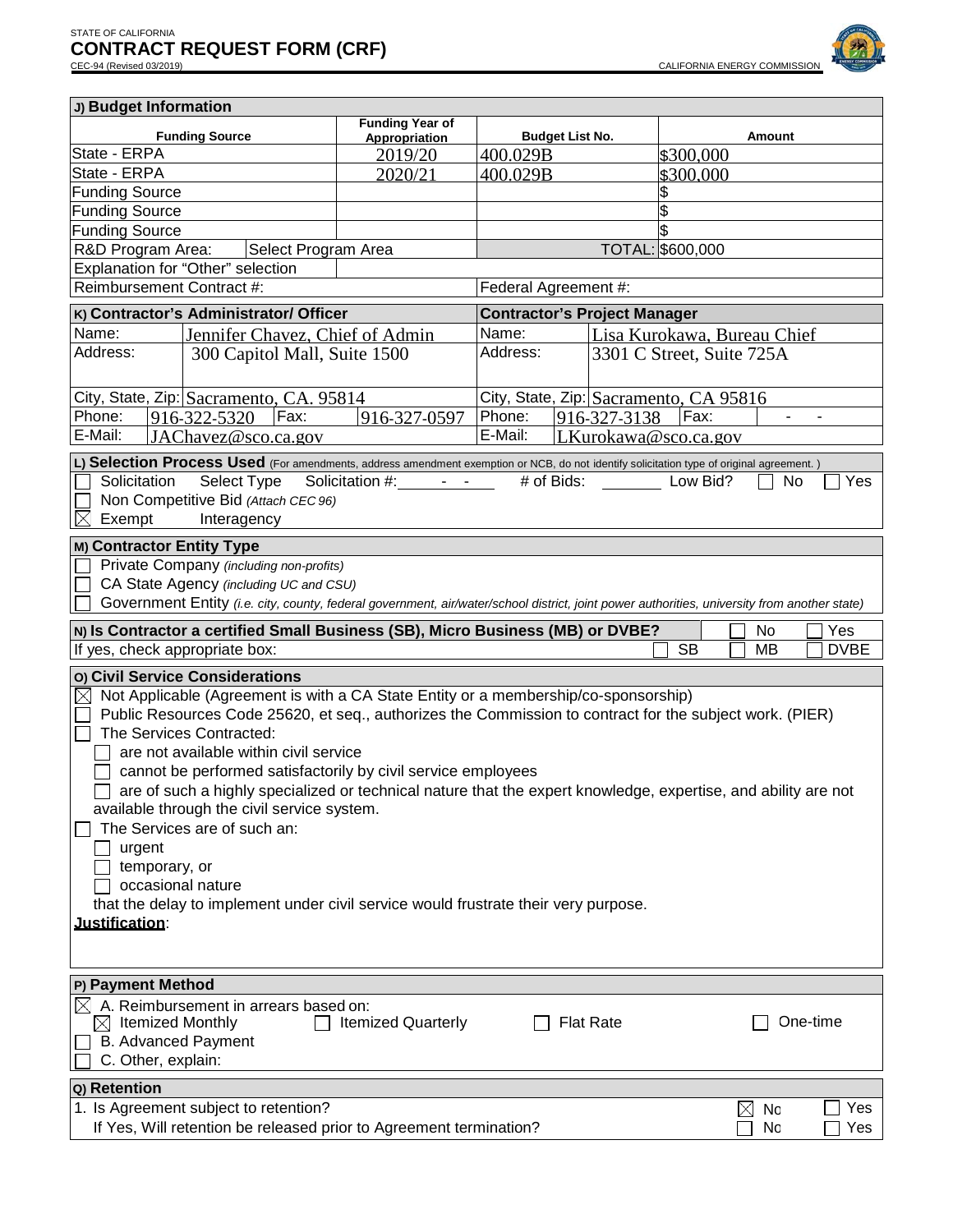

| R) Justification of Rates                                                   |                              |  |  |  |  |
|-----------------------------------------------------------------------------|------------------------------|--|--|--|--|
| N/A                                                                         |                              |  |  |  |  |
|                                                                             |                              |  |  |  |  |
| S) Disabled Veteran Business Enterprise Program (DVBE)                      |                              |  |  |  |  |
| Exempt (Interagency/Other Government Entity)<br>1. $\times$                 |                              |  |  |  |  |
| Meets DVBE Requirements<br>DVBE Amount:\$ 0<br>2.                           | DVBE %:                      |  |  |  |  |
| <b>Contractor is Certified DVBE</b>                                         |                              |  |  |  |  |
| Contractor is Subcontracting with a DVBE: Name of DVBE Company              |                              |  |  |  |  |
| Contractor selected through CMAS or MSA with no DVBE participation.<br>3. I |                              |  |  |  |  |
| Requesting DVBE Exemption (attach CEC 95)<br>4.                             |                              |  |  |  |  |
| T) Miscellaneous Agreement Information                                      |                              |  |  |  |  |
| 1. Will there be Work Authorizations?                                       | No<br>Yes<br>$\boxtimes$     |  |  |  |  |
| 2. Is the Contractor providing confidential information?                    | No<br>Yes<br>$\times$        |  |  |  |  |
| 3. Is the contractor going to purchase equipment?                           | No<br>Yes<br>$\times$        |  |  |  |  |
| 4. Check frequency of progress reports                                      |                              |  |  |  |  |
| Monthly<br>$\boxtimes$ Quarterly<br>$\Box$ Other                            |                              |  |  |  |  |
| 5. Will a final report be required?                                         | No.<br>Yes                   |  |  |  |  |
| 6. Is the Agreement, with amendments, longer than three years? If yes, why? | No<br>Yes                    |  |  |  |  |
|                                                                             |                              |  |  |  |  |
| U) The following items should be attached to this CRF (as applicable)       |                              |  |  |  |  |
| 1. Exhibit A, Scope of Work                                                 | N/A<br>$\times$<br>Attached  |  |  |  |  |
| 2. Exhibit B, Budget Detail                                                 | N/A<br>Attached              |  |  |  |  |
| 3. CEC 96, NCB Request                                                      | Attached<br>$\times$<br>N/A  |  |  |  |  |
| 4. CEC 95, DVBE Exemption Request                                           | Attached<br>$\times$<br>N/A  |  |  |  |  |
| 5. CEQA Documentation                                                       | Attached<br>$\bowtie$<br>N/A |  |  |  |  |
| 6. Resumes                                                                  | Attached<br>N/A<br>$\times$  |  |  |  |  |
| 7. CEC 105, Questionnaire for Identifying Conflicts                         | Attached                     |  |  |  |  |
|                                                                             |                              |  |  |  |  |

**Agreement Manager Date Date Deputy Director Date Deputy Director Date**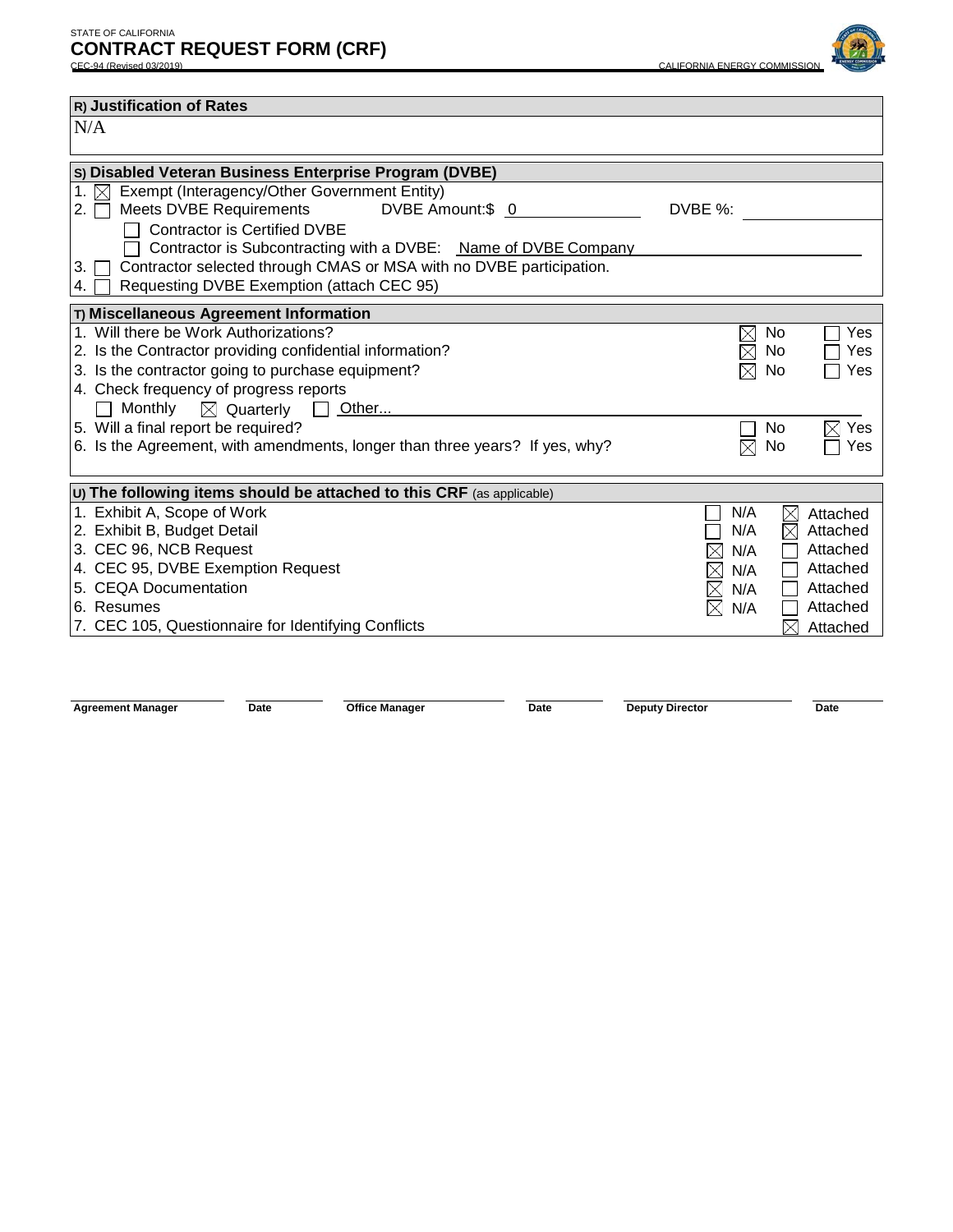#### **Exhibit A SCOPE OF WORK**

# **TASK LIST**

| Task #   Task Name                               |
|--------------------------------------------------|
| <b>Agreement Management</b>                      |
| Program Audits of Job Creation Fund Expenditures |
| Financial Audit of Job Creation Fund             |

#### **ACRONYMS/GLOSSARY**

*Specific acronyms and terms used throughout this scope of work are defined as follows:*

| Acronym      | <b>Definition</b>                                 |
|--------------|---------------------------------------------------|
| CCCCO        | California Community Colleges Chancellor's Office |
| <b>CCD</b>   | <b>California Community College District</b>      |
| <b>CCEJA</b> | California Clean Energy Jobs Act                  |
| <b>CCM</b>   | <b>Commission Contract Manager</b>                |
| <b>CEC</b>   | California Energy Commission                      |
| <b>COB</b>   | <b>Citizens Oversight Board</b>                   |
| <b>LEA</b>   | <b>Local Education Agency</b>                     |
| <b>PRC</b>   | <b>Public Resource Code</b>                       |
| <b>SCO</b>   | State Controller's Office (Contractor)            |

#### **BACKGROUND/PROBLEM STATEMENT**

The CCEJA Act was created with the approval of Proposition 39 in the November 6, 2012, statewide general election. Proposition 39, its enabling legislation (Senate Bill 73, Committee on Budget and Fiscal Review, Chapter 29, Statutes of 2013), and subsequent legislation (Assembly Bill 2227, Quirk, Chapter 683, Statutes of 2014) provides for the establishment of the Citizens Oversight Board (COB). Per Assembly Bill 2227, the COB's principle office is located at the CEC in Sacramento, California.

One of the main tasks of the COB is to commission and review an annual independent audit of the Job Creation Fund and a selection of completed projects to assess the effectiveness of the expenditures in meeting the objectives set forth in Division 16.3, the CCEJA.

The overarching objectives set forth in PRC 26201 are:

- a. Create good-paying energy efficiency and clean energy jobs in California.
- b. Put Californians to work repairing and updating schools and public buildings to improve their energy efficiency and make other clean energy improvements that create jobs and save energy and money.
- c. Promote the creation of new private sector jobs improving the energy efficiency of commercial and residential buildings.
- d. Achieve the maximum amount of job creation and energy benefits with available funds.
- e. Supplement, complement, and leverage existing energy efficiency and clean energy programs to create increased economic and energy benefits for California in coordination with the CEC and the California Public Utilities Commission.
- f. Provide a full public accounting of all money spent, and jobs and benefits achieved so the programs and projects funded pursuant to this division can be reviewed and evaluated.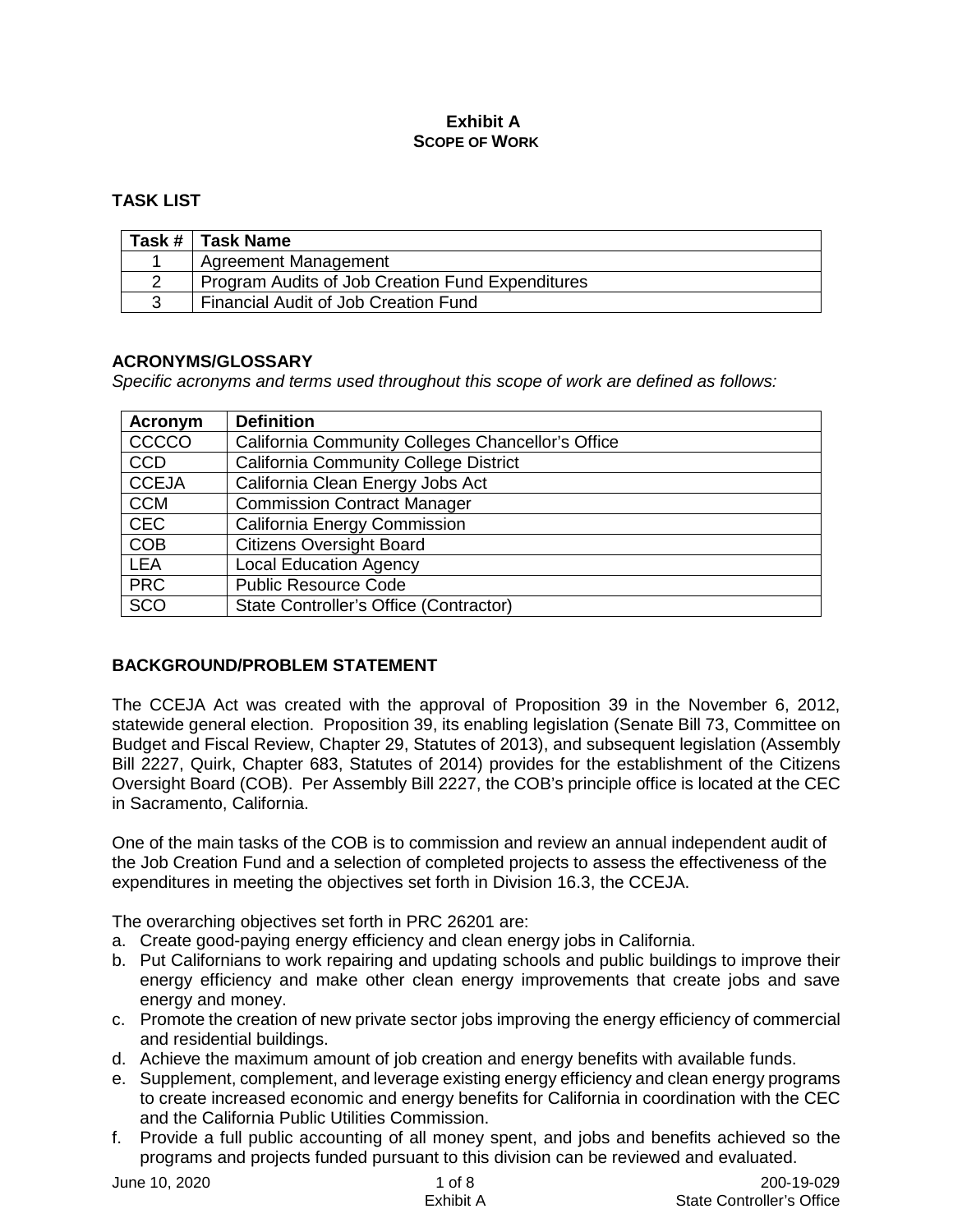With these objectives in mind, the COB is required to report and evaluate on the CCEJA program in a report to the Legislature per PRC section 26216. An audit of the various state agencies is needed to define any areas where objectives are not being met for a full evaluation.

#### **OBJECTIVE OF THE AGREEMENT**

The Interagency Agreement (hereinafter "Agreement") is entered into by the SCO (Contractor) and the COB. The objective is to conduct an audit of a selection of completed projects of the Job Creation Fund to evaluate their effectiveness in meeting the objectives of the program guidelines of the various agencies and the overall intent of the CCEJA.

#### **FORMAT/REPORTING REQUIREMENTS**

#### **Deliverables/Reports**

When creating reports, the SCO shall use and follow its reporting format.

Each final deliverable shall be delivered as one original, reproducible, 8 ½" by 11", cameraready master in black ink. Illustrations and graphs shall be sized to fit an 8  $\frac{1}{2}$ " by 11" page and readable if printed in black and white.

## **TASK 1- AGREEMENT MANAGEMENT**

#### **Task 1.1 Invoices**

#### **The SCO shall:**

• Prepare invoices for all reimbursable expenses incurred performing work under this Agreement in compliance with Exhibit B, Budget Detail and Payment Provision. Invoices shall be submitted monthly. Invoices must be submitted to the CEC's Accounting Office.

#### **Deliverables:**

• Invoices

#### **Task 1.2 Manage Subcontractors**

The goal of this task is to ensure quality products, to enforce any subcontractor Agreement provisions and in the event of failure of the subcontractor to satisfactorily perform services, recommend solutions to resolve the problem.

#### **The SCO shall:**

- Manage and coordinate subcontractor activities, if any. The SCO is responsible for the quality of all subcontractor work. If the SCO decides to add subcontractors, they shall 1) comply with the Terms and Conditions of the Agreement, and 2) notify the CCM who will follow the CEC's process for adding or replacing subcontractors.
- If the need for subcontractors arise, make a preference to use California based subcontractors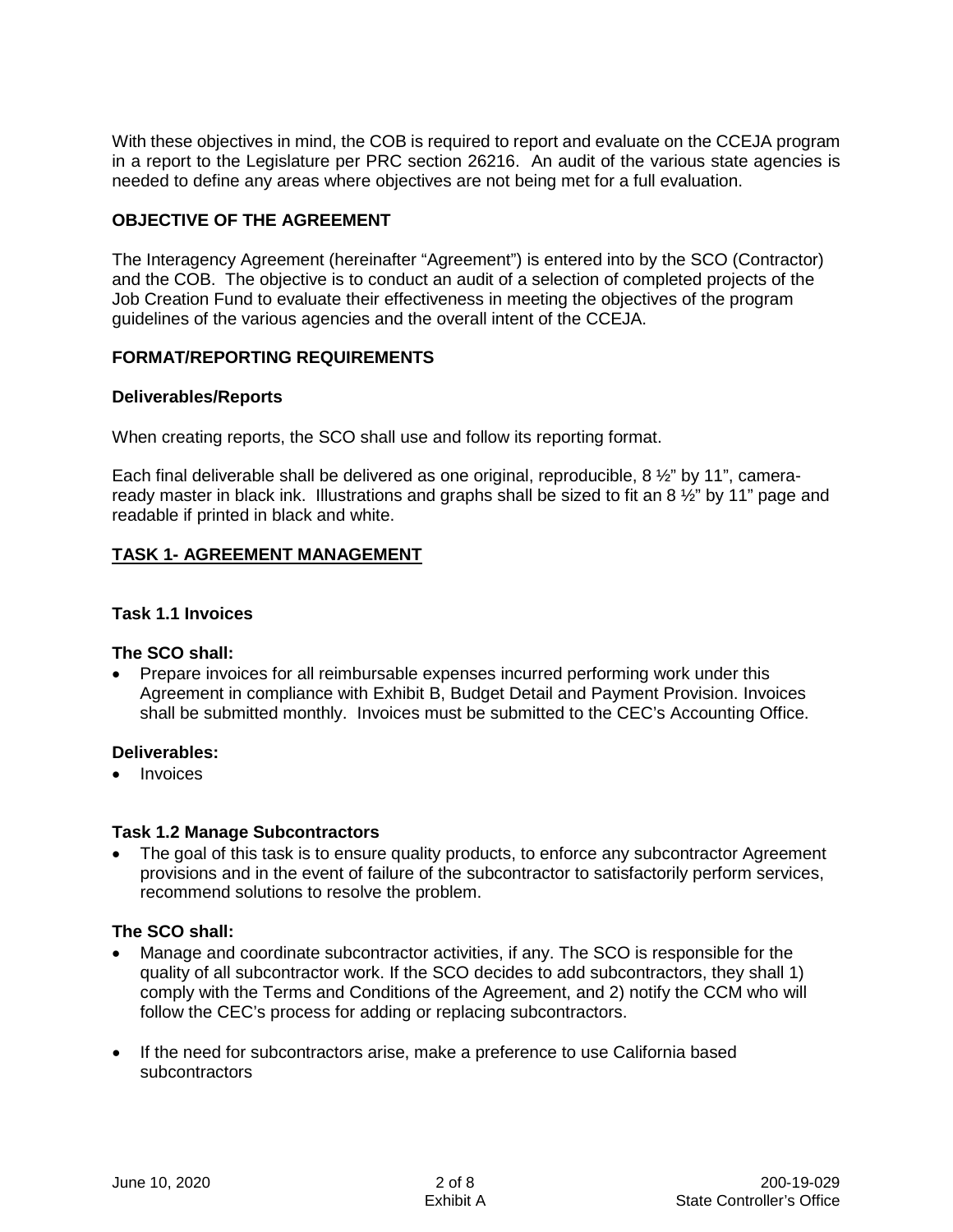## **Task 1.3 Progress Reports**

The goal of this task is to periodically verify that satisfactory and continued progress is made towards achieving the objectives of this Agreement.

## **The SCO shall:**

• Prepare quarterly progress reports which summarize all Agreement activities conducted by the SCO for the reporting period, including an assessment of the ability to complete the Agreement within the current budget and any anticipated cost overruns. Each progress report is due within 15 calendar days after the end of the quarter.

## **Deliverables**:

• Quarterly Progress Reports

# **Task 1.4 Agreement Final Audit Reports**

The goal of this task is to prepare a comprehensive written final audit report that describes the purpose, approach, results and conclusions of the work completed under this Agreement. The final audit report shall be prepared in language easily understood by the public or layperson with a limited technical background.

- The final audit report shall be completed before the termination date of the Agreement in accordance with the Schedule of Deliverables.
- The final audit report shall be a public document.

#### **Task 1.5 Project Representatives**

The project representatives during the term of this Agreement will be:

| <b>CEC</b>                           | <b>Contractor: SCO</b>             |  |  |
|--------------------------------------|------------------------------------|--|--|
| Contract Manager: Jack Bastida       | Project Manager: Lisa Kurokawa     |  |  |
|                                      | <b>Bureau Chief</b>                |  |  |
| Address: 1516 9th St.                | Address: 3301 C Street, Suite 725A |  |  |
| Sacramento, CA 95814                 | Sacramento, CA 95816               |  |  |
| Phone: (916) 654-4391                | $(916)$ 327-3138<br>Phone:         |  |  |
| Jack.Bastida@energy.ca.gov<br>Email: | LKurokawa@sco.ca.gov<br>Email:     |  |  |

Project representatives during the term of this Agreement may be changed by advance written notice without the necessity of an amendment to the Agreement.

# **TECHNICAL TASKS**

# **Task 2 – Program Audit of Job Creation Fund Expenditures**

• The objective of this task is to review a selection of completed projects to determine whether they are consistent with the Job Creation Fund's program guidelines.

#### **Audit Objectives:**

• For the LEA K-12 Proposition 39 Award Program, the audit objectives are to determine whether (1) each selected completed projects adhered to the applicable version of the CEC's Program Implementation Guidelines and Energy Expenditure Plan Handbook; and that (2) each LEA energy expenditure plan selected on that project was approved in accordance with the applicable version of the CEC's Energy Expenditure Plan Handbook.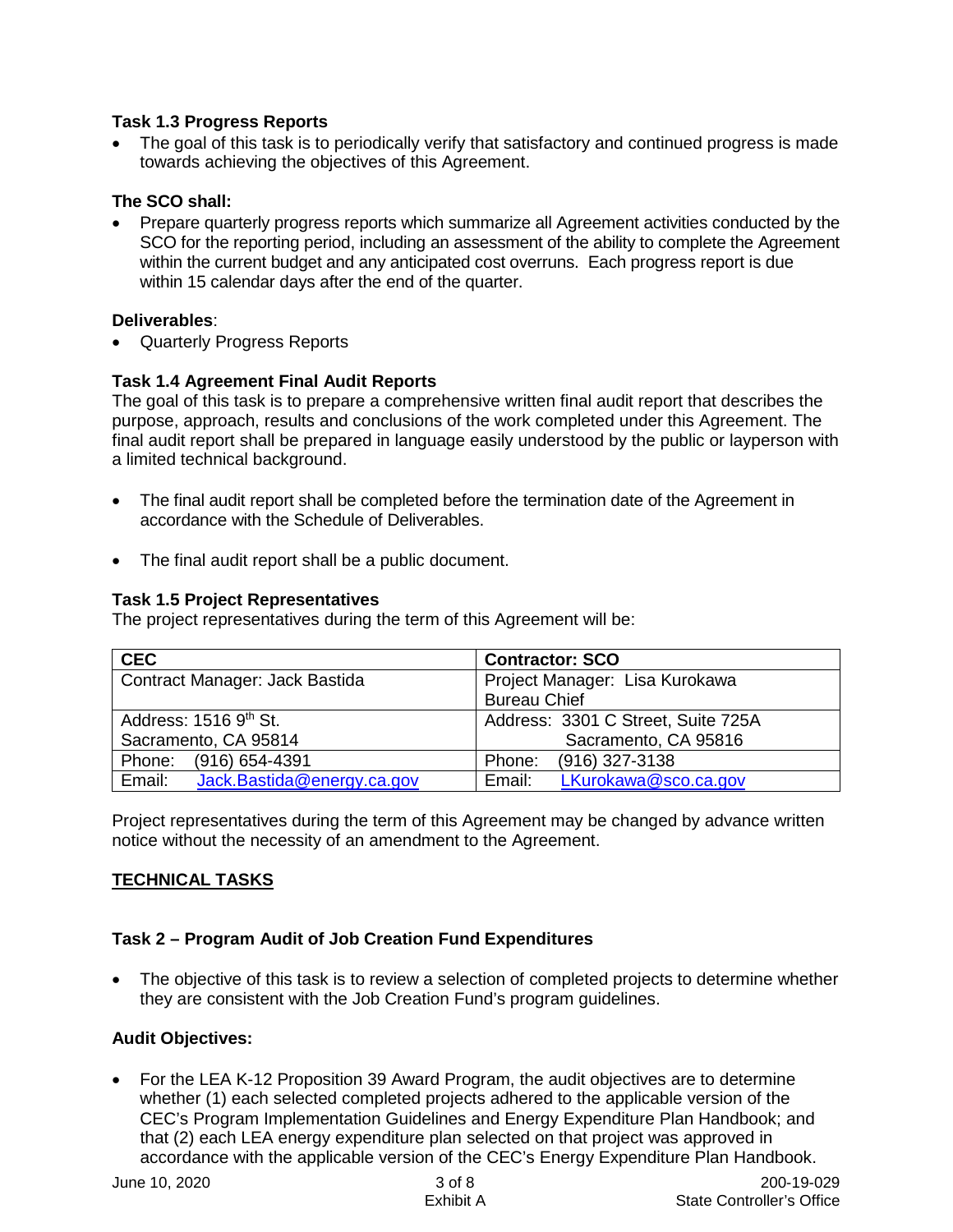• For the Community College Proposition 39 Energy Program, the audit objectives are to determine whether (1) each selected completed projects adhered to the applicable version of the CCCCO's Proposition 30 Implementation Guidelines; and that (2) each CCD's energy expenditure plan selected on that project was approved in accordance with the applicable version of the CCCCO's Proposition Implementation Guidelines.

# **The SCO shall:**

- The SCO will develop an annual audit plan each year to include a sample of completed projects to perform site visits. The sample projects shall consist of 70%-80% LEA projects and 20%-30% CCD projects. The audit plan will identify estimated staff hours and timeframes to complete each project. When developing the audit plan, the SCO will include the criteria identified below. The SCO will deliver the audit plan for FY 2020-21 to the CCM within 60 days of the execution of this agreement. The CCM will review and approve the audit plan prior to the SCO performing additional testing of the completed projects.
- In designing the list of planned projects in the audit plan, the SCO will take into account the various statistics of the total completed projects in order to bring about a comparative and representative sample.
- The SCO will initiate the audits of the selected completed projects upon the CCM's approval of the audit plan.
- The audits will be performed in accordance with Government Auditing Standards, issued by the Comptroller General of the United States.

#### **To achieve the audit objectives, the SCO procedures for the LEA K-12 Proposition 39 Award Program will include, but will not be limited to:**

- Review a sample of selected completed projects:
	- $\circ$  Determine whether (1) the LEA submitted an expenditure plan to the CEC consistent with its priority of eligible projects within its jurisdiction that outlines the energy projects to be funded; and that the (2) CEC approved the expenditure plan in compliance with the CEC's Program Implementation Guidelines and Energy Expenditure Plan Handbook. (PRC section and 26235(f))
	- o Determine whether the approved expenditure plan include:
		- A signed utility data release form from the LEA allowing the Energy Commission to access both historical and future utility billing data through 2023.
		- The "Benchmarking Process" established by CEC or other CEC guideline allowed method to determine a prioritized plan for the LEA implementing eligible energy projects.
		- Any one of the three methods available to LEAs to identify eligible energy projects, these include: 1) an energy survey; 2) an American Society of Heating, Refrigerating and Air-Conditioning Engineering (ASHRAE) Level 2 energy audit; or 3) data analytics.
		- A savings to investment ratio that adheres to the cost-effectiveness determination set forth by the CEC.
		- A job creation benefits estimation that adheres to the formula set forth by the CEC.
	- $\circ$  Determine whether the final report to CEC from the LEA contain the following information, to the extent practical (PRC section 26240(b)(1-7):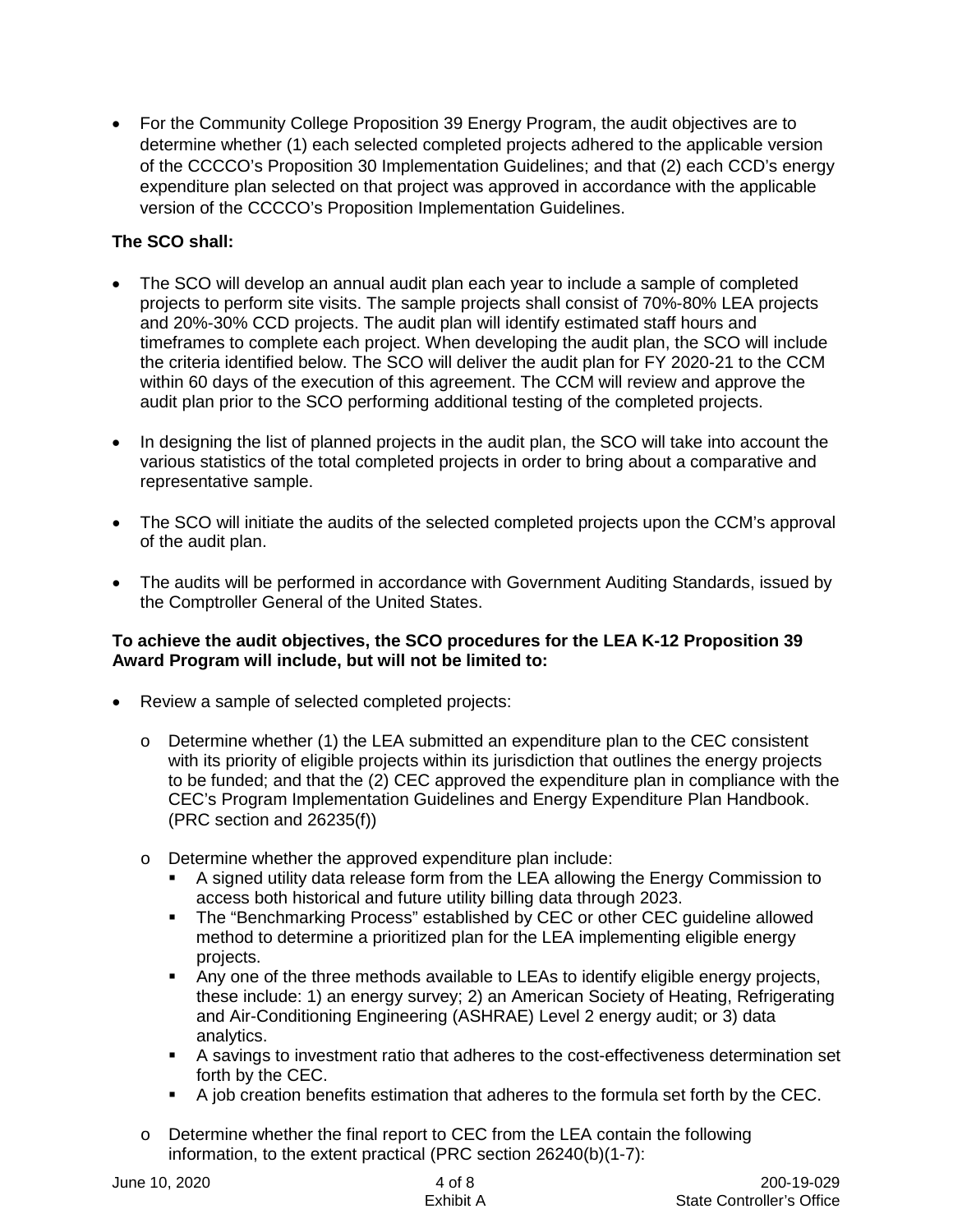- The total final gross project cost before deducting any incentives or other grants and the percentage of total project cost derived from the Job Creation Fund.
- The estimated amount of energy saved, accompanied by specified energy consumption and utility bill cost data for the school or site where project is located.
- The nameplate rating of any new clean energy generation installed.
- The number of trainees.
- The number of direct full-time equivalent employees and the average number of months or years of utilization for each of these employees.
- The amount of time between awarding of the financial assistance (that is, receiving the approved energy expenditure plan award deposit) and the completion of the project or training activities.
- The facility's energy intensity before and after project completion, as determined from an energy rating or benchmark system.
- $\circ$  Determine whether the LEA used a competitive bidding process rather than a sole source process to award funds. (PRC section 26235(c))
- o Determine whether the LEA had a signed contract that identified project specification, costs, and projected energy savings. (PRC section 26206(d))
- o Determine whether the LEA supported project costs. (PRC section 26210)
- $\circ$  Determine whether the LEA pay backed funds not used in accordance with state statute or regulations, if a project is torn down or remodeled, or if the property is deemed to be surplus and sold prior to the payback of the project. (PRC section 26240(h))
- o Determine whether the LEA received funds for the Bus Replacement Program, and if so, verify that the replacement bus is present and in operation. (PRC section 26205.5)

#### **To achieve the audit objectives, the SCO procedures for the Community College Proposition 39 Energy Program will include, but will not be limited to:**

- Review a sample of the selected completed projects and:
	- o Determine whether (1) the CCD submitted a Proposition 39 Funding Application to CCCCO; and that (2) the CCCCO approved the expenditure plan consistent with the CCCCO's Proposition 39 Implementation Guidelines. (PRC section 26233(a)(2))
	- o Determine whether CCD has submitted to the CCCCO a "Call for Projects" form to determine projects for energy efficiency or renewable energy projects.
	- o Determine whether CCCCO followed the Proposition 39 Implementation Guidelines from the data submitted by the CCD related to the project evaluation, screening, and prioritization of projects.
	- o Determine whether the Proposition 39 Close-out Project Completion Form and the Annual Project Expenditure Report were submitted to the CCCCO and COB, and contained the following information, to the extent practical:
		- The estimated amount of energy saved, accompanied by specified energy consumption and utility bill cost data for the individual facility where the project is located, in a format to be specified by the Energy Commission.
		- The name plate rating of new clean energy generation installed.
		- The number of trainees resulting from the project.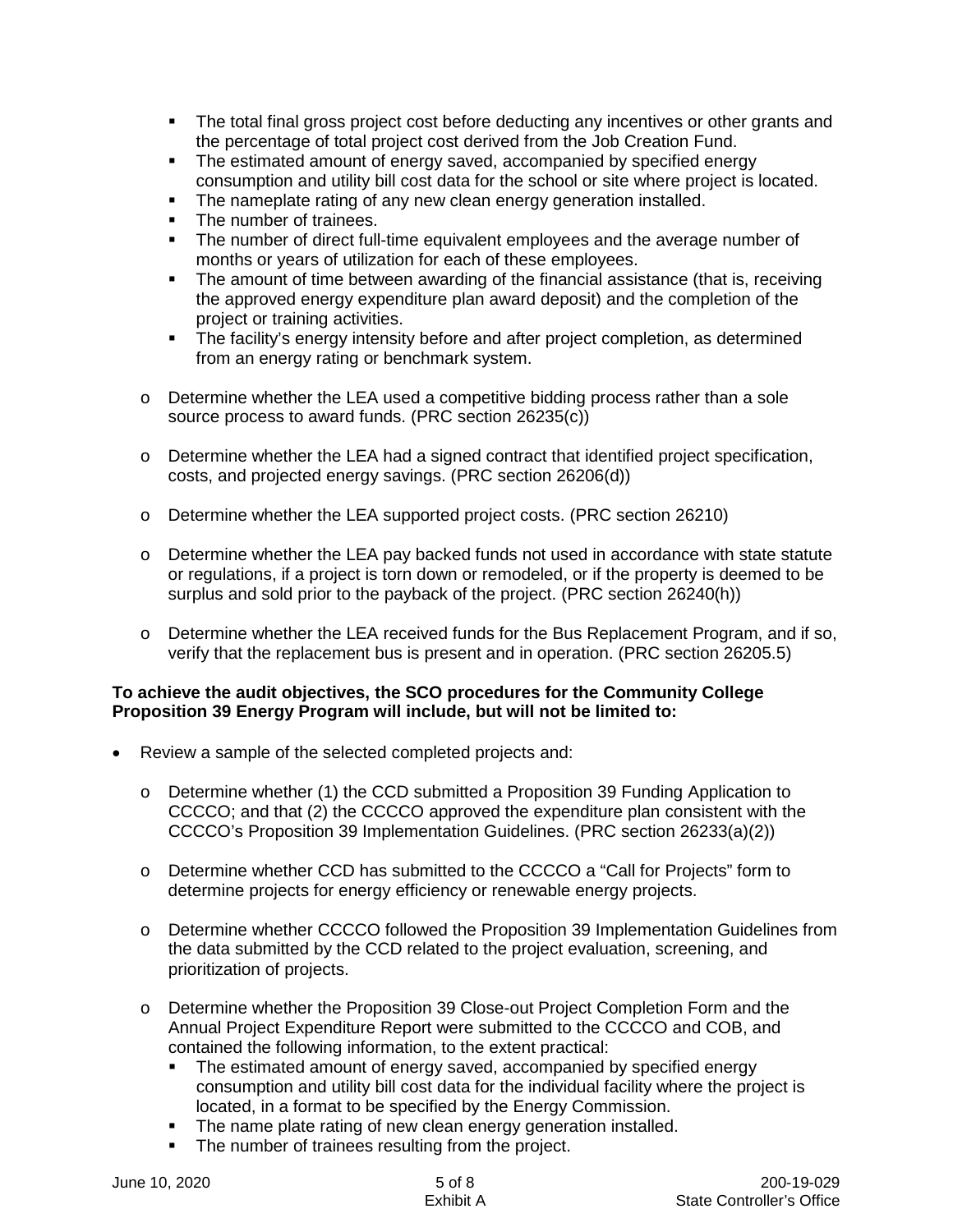- The number of direct full-time equivalent employees and the average number of months or years of utilization of each of these employees.
- The amount of time between award of the financial assistance and the completion of the project or training activities.
- The entity's energy intensity before and after project completion as determined from an energy rating or benchmark system.
- The number of direct full-time equivalent employees created from each project and the average number of months or years of utilization of each of these employees, as well as a number of trainees.
- $\circ$  Determine whether the CCD used a competitive bidding process rather than a sole source process to award funds. (PRC section 26235(c))
- $\circ$  Determine whether the CCD had a signed contract that identified project specification, costs, and projected energy savings. (PRC section 26206(d))
- o Determine whether the CCD supported project costs. (PRC section 26210)
- $\circ$  Determine whether the CCD pay backed funds not used in accordance with state statute or regulations, if a project is torn down or remodeled, or if the property is deemed to be surplus and sold prior to the payback of the project. (PRC section 26240(h))

## **Deliverables:**

The SCO shall:

- Draft an annual audit plan to include a list of planned projects, estimated staff hours per project, and estimated timeframe to complete each project.
- Issue an annual program final audit report. The report will include audit findings related to the program guidelines set forth by the CEC and the CCCCO on the completed energy projects selected, with related recommendations.
- Email the audit findings to the auditees at the conclusion of audit fieldwork.
- Issue the final audit report after providing all of the districts a ten-day response period.
- Provide the COB Chair with the original final audit report in the mail and the CCM and audited entities with PDF copies of the final audit report via email. Any LEA K-12 entity with findings determined to be apportionment-significant will be sent a final report via certified mail.
- Retain the audit work papers and make them available to representatives of the COB or any other entity authorized by the COB.

# **Task 3- Financial Audit of Job Creation Fund**

• The objective of this task is to perform a financial audit of the Job Creation Fund.

# **The SCO shall:**

• Develop an audit plan to accomplish the audit and include an estimate of hours to complete the audit and a schedule for completion. The SCO will deliver this product within 45 days of the execution of this agreement. The CCM will review the audit plan, estimated hours and schedule and approve them prior to any work being performed by the SCO.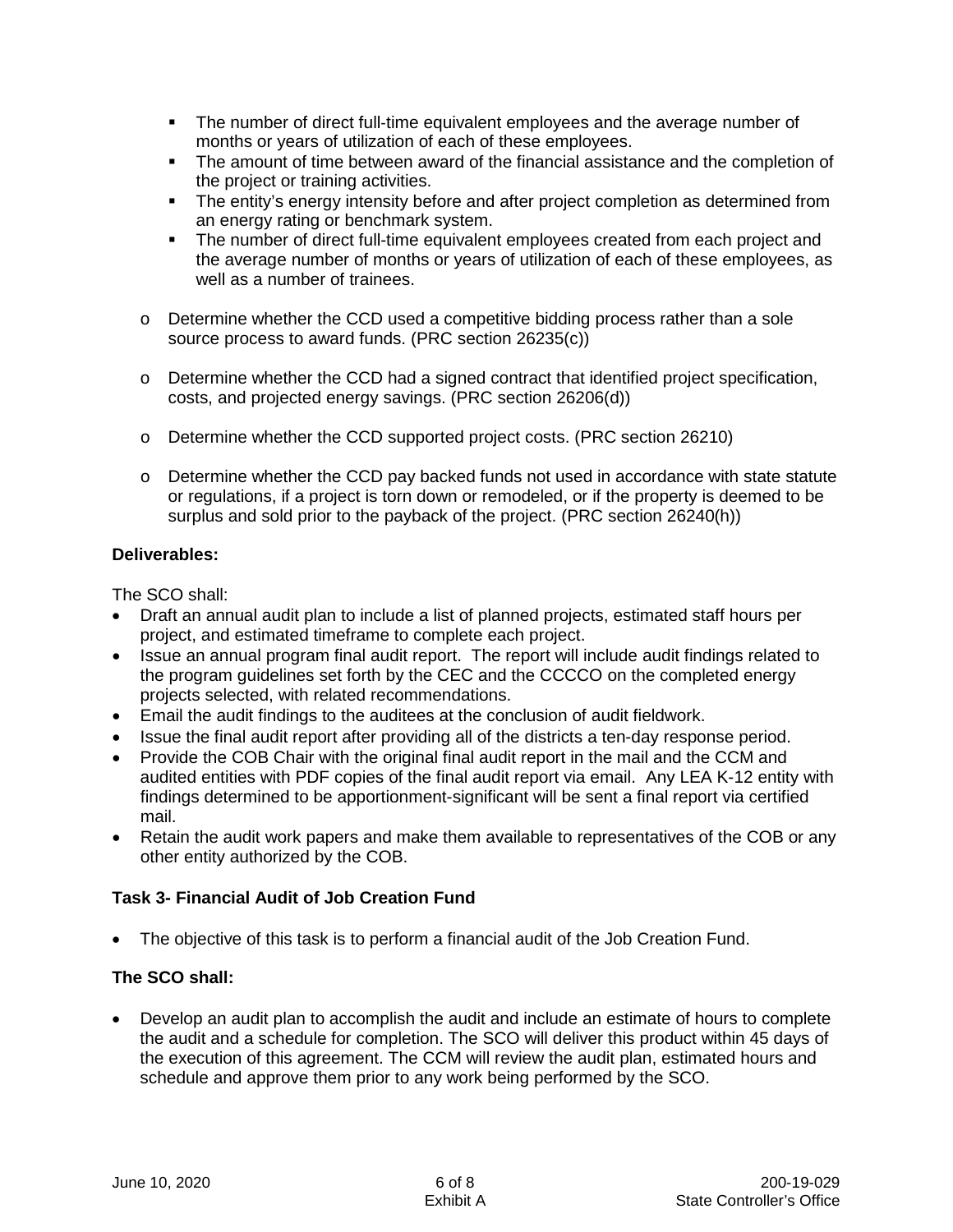- Conduct a financial audit of the Job Creation Fund once the audit plan, hours, and schedule are approved. For this agreement, the financial audit will be performed for fiscal year (FY) 2018-19 through FY 2019-20. The objective of the audit is to express an opinion as to whether the basic financial statements are fairly presented in all material respects in conformity with generally accepted accounting principles, and to report on the fairness of the supplementary information in relation to the financial statements as a whole.
- The audits will be performed in accordance with United States' generally accepted auditing standards and Government Auditing Standards, issued by the Comptroller General of the United States.

#### **Deliverables:**

#### **The SCO shall:**

- Draft audit plans to include estimated hours and schedule to complete the audit.
- Provide the COB Chair, CCM, and the auditees with pdf copies of the final audit report via email. The draft audit report or preliminary final audit report shall be issued within 90 days of the audit exit conference date. The final audit reports will be issued after providing a tenday response period.
- Retain the audit work papers and make them available to representatives of the COB or any other entity authorized by the COB.

| <b>Deliverable</b>                  | <b>Due Date</b>                                                                                                                                                                                                                                                                                                                                                                                                         |
|-------------------------------------|-------------------------------------------------------------------------------------------------------------------------------------------------------------------------------------------------------------------------------------------------------------------------------------------------------------------------------------------------------------------------------------------------------------------------|
| <b>AGREEMENT MANAGEMENT</b>         |                                                                                                                                                                                                                                                                                                                                                                                                                         |
| An Updated Schedule of Deliverables | If applicable                                                                                                                                                                                                                                                                                                                                                                                                           |
| Invoices                            | Monthly                                                                                                                                                                                                                                                                                                                                                                                                                 |
| <b>Progress Reports</b>             | Quarterly                                                                                                                                                                                                                                                                                                                                                                                                               |
| <b>Agreement Final Audit Report</b> | June 30, 2021 and June 30, 2022<br>for Program Audit, June 30, 2022<br>for Financial Audit                                                                                                                                                                                                                                                                                                                              |
| <b>Project Representatives</b>      | N/A                                                                                                                                                                                                                                                                                                                                                                                                                     |
| <b>PROGRAM AUDITS</b>               | Draft audit plan to include a list of<br>selected completed projects to<br>audit, estimated staff hours per<br>project, and estimated timeframe to<br>complete each project - Within 60<br>days of the execution of this<br>agreement for FY 2020-21 and<br>within 60 days from June 1, 2021<br>for FY 2021-22.<br>Email the audit findings to the<br>auditee within 90 days from the<br>conclusion of audit fieldwork. |
|                                     |                                                                                                                                                                                                                                                                                                                                                                                                                         |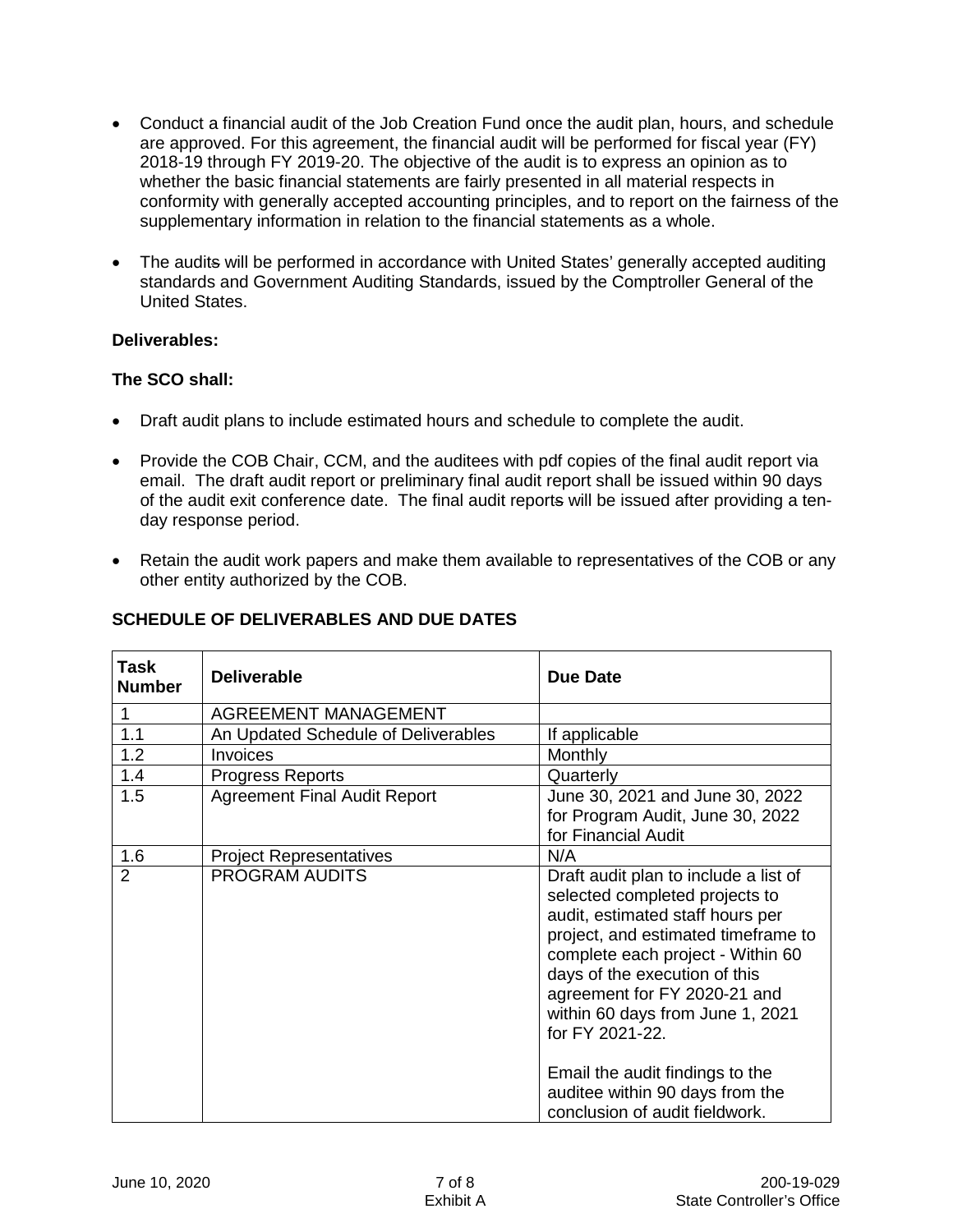|   |                        | Final audit report – Issued after<br>allowing each district a ten-day<br>response period.                                                                                                                                               |
|---|------------------------|-----------------------------------------------------------------------------------------------------------------------------------------------------------------------------------------------------------------------------------------|
| 3 | <b>FINANCIAL AUDIT</b> | Draft audit plans to include<br>estimated hours and schedule to<br>complete the audit - Within 60 days<br>of June 1, 2021.                                                                                                              |
|   |                        | Draft or preliminary final audit<br>reports - Generally within 90 days<br>from exit conference date.                                                                                                                                    |
|   |                        | Final audit reports – The auditee will<br>have ten business days to respond<br>to the draft or preliminary final audit<br>report. The final audit report will be<br>issued within 30 days after SCO<br>receives the auditee's response. |